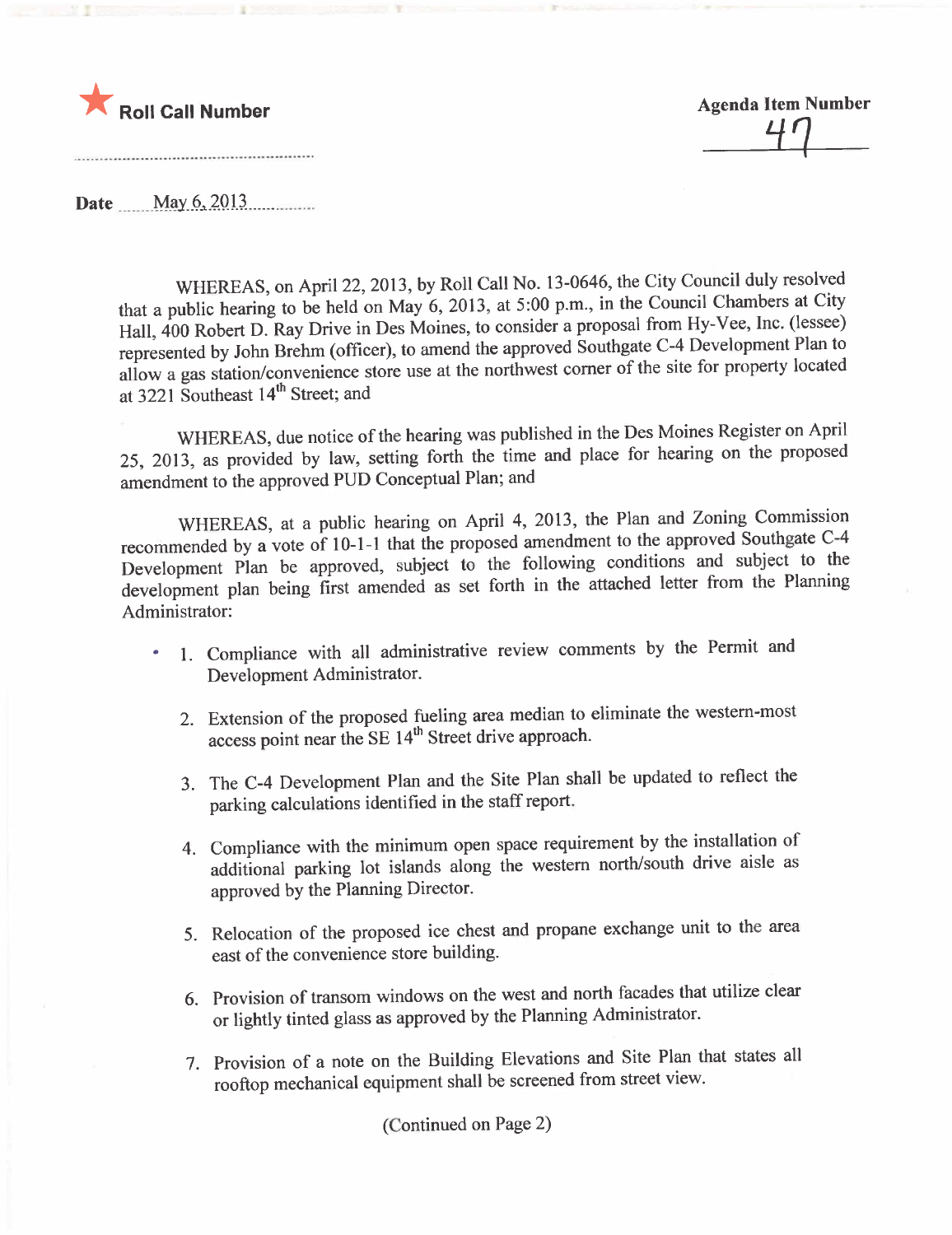

Agenda Item Number  $\overline{\phantom{a}}$ 

Date \_\_\_\_ May 6, 2013

.---- --\_.. ....\_................. -\_.................. .--\_.- .--\_..\_........

-2-

- 8. All utility meters shall be located on the east side of the convenience store building.
- 9. Fuel canopy columns shall be completely wrapped with masonry material that matches the primary building.
- 10. Identification of any proposed areas. for outdoor display of seasonal merchandise.
- 11. Provision of a Site Plan note that states any free-standing sign shall be a monument type.
- 12. Provision of a Site Plan note that states "all lighting installed under the fuel canopy shall be recessed or flush-mounted with the canopy ceiling to prevent light spillover to adjoining properties.

WHEREAS, in accordance with the published notice those interested in the proposed amendment to the approved Southgate C-4 Development Plan, both for and against, have been amendment to the approved Southgate C-4 Development Plan, both for and against, have been and have presented their views to the City given opportunity to be heard with respect thereto and have presented their views to the City CounciL.

NOW, THEREFORE, BE IT RESOLVED by the City Council of the City of Des Moines, Iowa, as follows:

1. Upon due consideration of the facts, statements of interested persons and arguments of counsel, the objections to the proposed amendments to the approved Southgate C-4 Development counsel, the objections to the proposed amendments to the approved Southgate C-4  $\mu$ Plan for the property in the vicinity of  $3221$  Southeast 14th Street, and more specifically specifically specifically specifically specifically specifically specifically specifically specifically specifically specificall described below, are hereby overruled and the hearing is closed.

SOUTHGATE SHOPPING CENTER LOT 1; LOT 2 (EXCEPT THE NORTH 195.00 FEET OF THE EAST 131.40 FEET THEREOF); THE NORTH 330.00 FEET OF LOT 16; LOT 17; AND LOT 18 ALL IN THE OFFICIAL PLAT OF THE NORTHWEST QUARTER OF SECTION TWENTY-THREE (23), TOWNSHIP SEVENTY-EIGHT (78), RANGE TWENTY-FOUR (24) WEST OF THE 5TH P.M., DES MOINES, POLK COUNTY, IOWA; EXCEPT THE FOLLOWING:

(Continued on Page 3)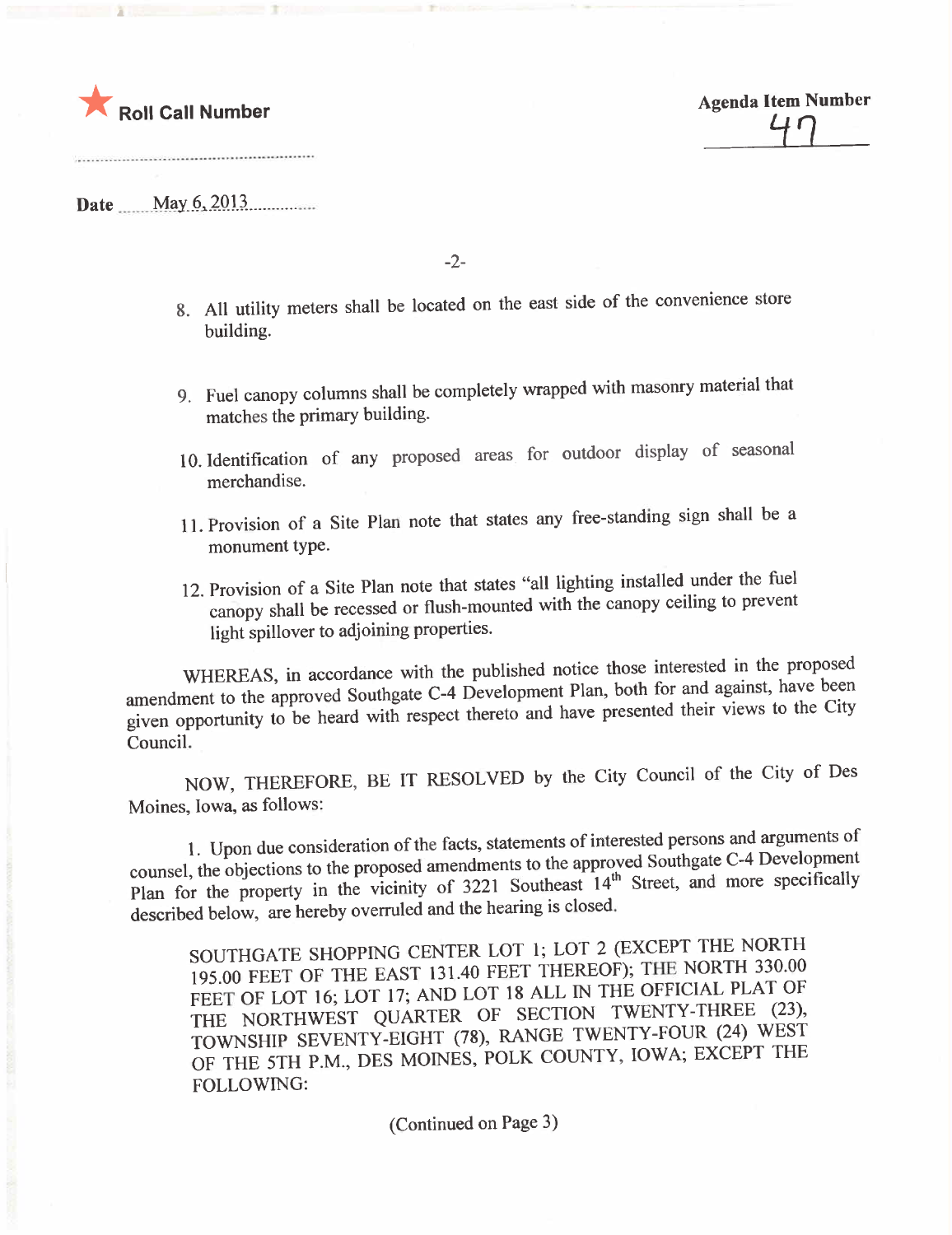

**Agenda Item Number** 

**Date** May  $6, 2013$ 

 $-3-$ 

THE NORTH 330.00 FEET OF THE EAST 215.00 FEET OF LOT 16, AND THE SOUTH 70.00 FEET OF THE EAST 375.00 FEET OF LOT 16 EXCEPT THE EAST 215 FEET THEREOF, OF THE OFFICIAL PLAT OF THE NORTHWEST QUARTER OF SECTION 23, TOWNSHIP 78, RANGE 24 WEST OF THE 5TH P.M., DES MOINES, POLK COUNTY, IOWA.

2. The proposed amended Southgate C-4 Development Plan is hereby found to be in conformance with the Des Moines 2020 Community Character Land Use Plan, subject to the conditions identified above.

3. The amended Southgate C-4 Development Plan for the Property described above, which is on file in the Community Development Department, is hereby APPROVED, subject to the plan being first amended to satisfy the conditions recommended by the Plan and Zoning Commission as set forth in the attached letter from the Planning Administrator, and subject to approval of such amendments by the Community Development Director.

> adopt and to  $\mathfrak{g}$ MOVED by approve the proposed amendment to the Southgate C-4 Development Plan.

**FORM APPROVED:** 

Michael F. Kelley **Assistant City Attorney** 

| <b>COUNCIL ACTION</b> | <b>YEAS</b> | <b>NAYS</b> | <b>PASS</b> | <b>ABSENT</b>   | <b>CERTIFICATE</b>                               |
|-----------------------|-------------|-------------|-------------|-----------------|--------------------------------------------------|
| <b>COWNIE</b>         |             |             |             |                 | I, DIANE RAUH, City Clerk of said City hereby    |
| <b>COLEMAN</b>        |             |             |             |                 | certify that at a meeting of the City Council of |
| <b>GRIESS</b>         |             |             |             |                 | said City of Des Moines, held on the above date, |
| <b>HENSLEY</b>        |             |             |             |                 | among other proceedings the above was adopted.   |
| <b>MAHAFFEY</b>       |             |             |             |                 | IN WITNESS WHEREOF, I have hereunto set my       |
| <b>MEYER</b>          |             |             |             |                 | hand and affixed my seal the day and year first  |
| <b>MOORE</b>          |             |             |             |                 | above written.                                   |
| <b>TOTAL</b>          |             |             |             |                 |                                                  |
| <b>MOTION CARRIED</b> |             |             |             | <b>APPROVED</b> |                                                  |
|                       |             |             |             | Mavor           | <b>City Clerk</b>                                |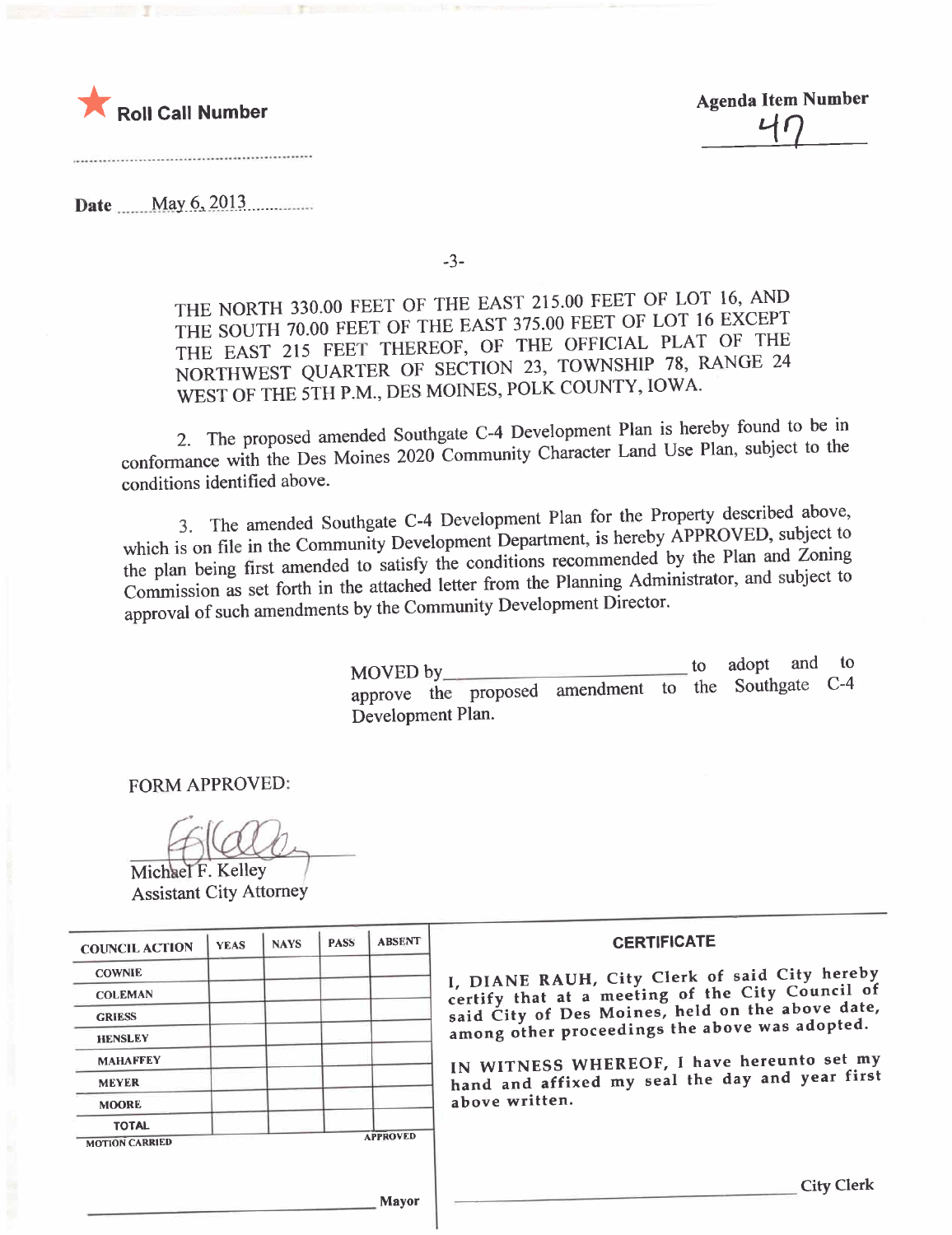| April 15, 2013 | Agenda Item 47 |  |
|----------------|----------------|--|
|                |                |  |

J

Roll Cal #

Honorable Mayor and City Council City of Des Moines, Iowa

Members:

Communication from the City Plan and Zoning Commission advising that at their meeting held April 4, 2013, the following action was taken regarding a request from Hy-Vee, Inc. (lessee) represented by John Brehm (officer) to amend the Southgate C-4 Development Plan for property at 3221 Southeast 14<sup>th</sup> Street.

# COMMISSION RECOMMENDATION:

After public hearing, the members voted 11-0-1 as follows:

| <b>Commission Action:</b> | Yes | <b>Nays</b> | Pass | Absent |
|---------------------------|-----|-------------|------|--------|
| <b>Dory Briles</b>        | Χ   |             |      |        |
| JoAnne Corigliano         | Χ   |             |      |        |
| <b>Shirley Daniels</b>    | Χ   |             |      |        |
| <b>Jacqueline Easley</b>  | Χ   |             |      |        |
| <b>Tim Fitzgerald</b>     |     |             | X    |        |
| <b>Dann Flaherty</b>      | Χ   |             |      |        |
| John "Jack" Hilmes        | X   |             |      |        |
| <b>Ted Irvine</b>         | X   |             |      |        |
| <b>Greg Jones</b>         | Χ   |             |      |        |
| <b>William Page</b>       | Χ   |             |      |        |
| <b>Christine Pardee</b>   | X   |             |      |        |
| <b>Mike Simonson</b>      |     |             |      | Χ      |
| <b>CJ Stephens</b>        | Χ   |             |      |        |
| Vicki Stogdill            |     |             |      | Χ      |
| <b>Greg Wattier</b>       |     |             |      | Χ      |
|                           |     |             |      |        |

APPROVAL of Part A) to find the proposed rezoning is in conformance with the Des Moines' 2020 Community Character Plan.

By separate motion Commissioners recommended 10-1-1 as follows:

| <b>Commission Action:</b> | Yes | <b>Nays</b> | Pass | Absent |
|---------------------------|-----|-------------|------|--------|
| Dory Briles               | X   |             |      |        |
| JoAnne Corigliano         | X   |             |      |        |
| <b>Shirley Daniels</b>    | Χ   |             |      |        |
| Jacqueline Easley         | X   |             |      |        |
| <b>Tim Fitzgerald</b>     |     |             | Х    |        |
| <b>Dann Flaherty</b>      |     |             |      |        |
| John "Jack" Hilmes        | Х   |             |      |        |
| <b>Ted Irvine</b>         | X   |             |      |        |
| Greg Jones                | Χ   |             |      |        |
| <b>William Page</b>       | Χ   |             |      |        |
|                           |     |             |      |        |



CITY PLAN AND ZONING COMMISSION ARMORY BUILDING 602 ROBERT D. RAY DRIVE DES MOINES, IOWA 50309-1881 (515) 283-4182

> ALL-AMERICA CITY 1949.1976,1981 2003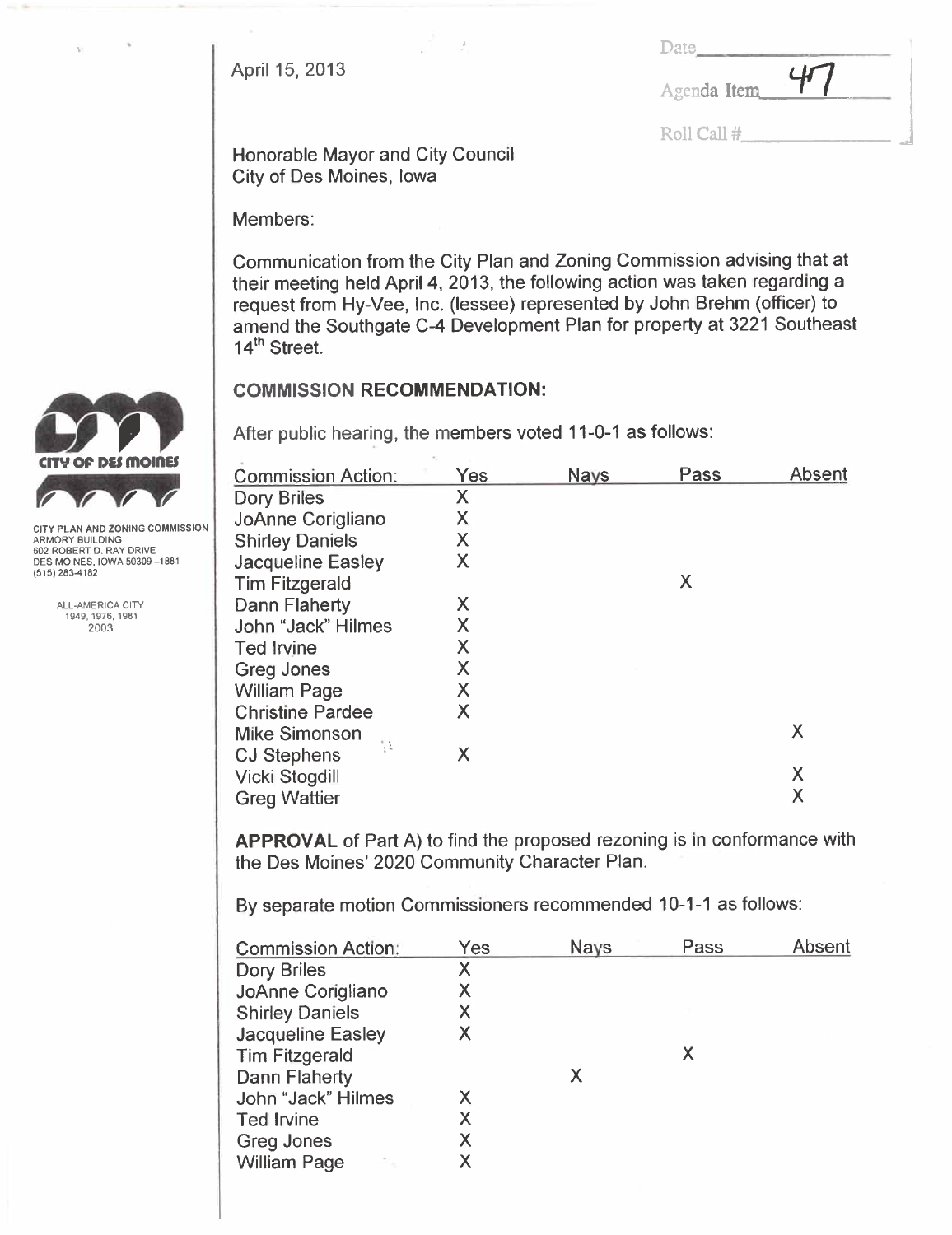| <b>Commission Action:</b> | Yes | <b>Nays</b> | Pass | Absent |
|---------------------------|-----|-------------|------|--------|
| <b>Christine Pardee</b>   |     |             |      |        |
| <b>Mike Simonson</b>      |     |             |      |        |
| <b>CJ Stephens</b>        |     |             |      |        |
| <b>Vicki Stogdill</b>     |     |             |      |        |
| <b>Greg Wattier</b>       |     |             |      |        |

APPROVAL of Part B & C) to approve the proposed amendment to the Southgate "C-4" Development Plan and the submitted Site Plan subject to the following conditions:

(ZON2013-00035 & 10-2013-7.89)

- 1. Compliance with all administrative review comments by the Permit and Development Administrator.
- 2. Extension of the proposed fueling area median to eliminate the western most access point near the SE 14<sup>th</sup> Street drive approach.
- 3. The "C-4" Development Plan and the Site Plan shall be updated to reflect the parking calculations identified in the staff report.
- 4. Compliance with the minimum open space requirement by the installation of additional parking lot islands along the western north/south drive aisle as approved by the Planning Director.
- 5. Relocation of the proposed ice chest and propane exchange unit to the area east of the convenience store building.
- 6. Provision of transom windows on the west and north facades that utilize clear or lightly tinted glass as approved by the P!anning Administrator.
- 7. Provision of a note on the Building Elevations and Site Plan that states all rooftop mechanical equipment shall be screened from street view.
- 8. All utility meters shall be located on the east side of the convenience store building.
- 9. Fuel canopy columns shall be completely wrapped with masonry material that matches the primary building.
- 10. Identification of any proposed areas for outdoor display of seasonal merchandise.
- 11. Provision of a Site Plan note that states any free standing sign shall be a monument type.

#### STAFF RECOMMENDATION TO THE P&Z COMMISSION

Part A) Staff recommends the Plan and Zoning Commission find the requested rezoning in conformance with the Des Moines' 2020 Community Character Plan.

Part B & C) Staff recommends approval of the proposed amendment to the Southgate "C-4" Development Plan and the submitted Site Plan subject to the following conditions: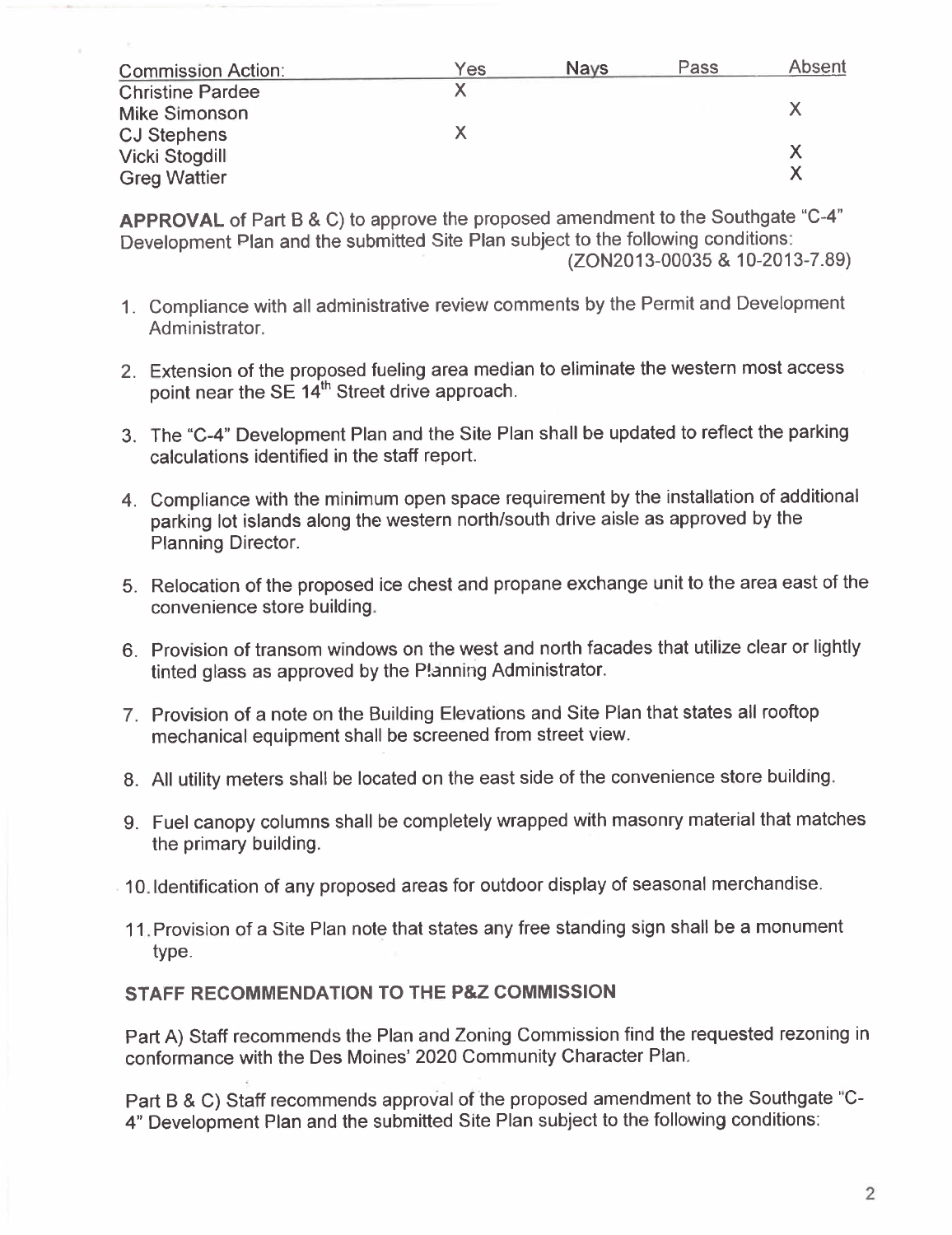- 1. Compliance with all administrative review comments by the Permit and Development Administrator.
- 2. Extension of the proposed fueling area median to eliminate the western most access point near the SE 14<sup>th</sup> Street drive approach.
- 3. The "C-4" Development Plan and the Site Plan shall be updated to reflect the parking calculations identified in the staff report.
- 4. Compliance with the minimum open space requirement by the installation of additional parking lot islands along the western north/south drive aisle as approved by the Planning Director.
- 5. Relocation of the proposed ice chest and propane exchange unit to the area east of the convenience store building.
- 6. Provision of transom windows on the west and north facades that utilize clear or lightly tinted glass as approved by the Planning Administrator.
- 7. Provision of a note on the Building Elevations and Site Plan that states all rooftop mechanical equipment shall be screened from street view.
- 8. All utility meters shall be located on the east side of the convenience store building.
- 9. Fuel canopy columns shall be completely wrapped with masonry material that matches the primary building.
- 1 O.ldentification of any proposed areas for outdoor display of seasonal merchandise.
- 11. Provision of a Site Plan note that states any free standing sign shall be a monument type.
- 12. Provision of a Site Plan note that states "all lighting installed under the fuel canopy shall be recessed or flush-mounted with the canopy ceiling to prevent light spillover to adjoining properties.

Written Responses

2 In Favor

0 In Opposition

# STAFF REPORT

- i. GENERAL INFORMATION
- 1. Purpose of Request: The proposed rezoning would bring the entire property under common zoning. Any future use or development on the property must be in accordance with a Site Plan as approved by the Permit and Development Center.
- 2. Size of Site: 15,370 square feet.
- 3. Existing Zoning (site): "R1-60" One-Family Low-Density Residential District.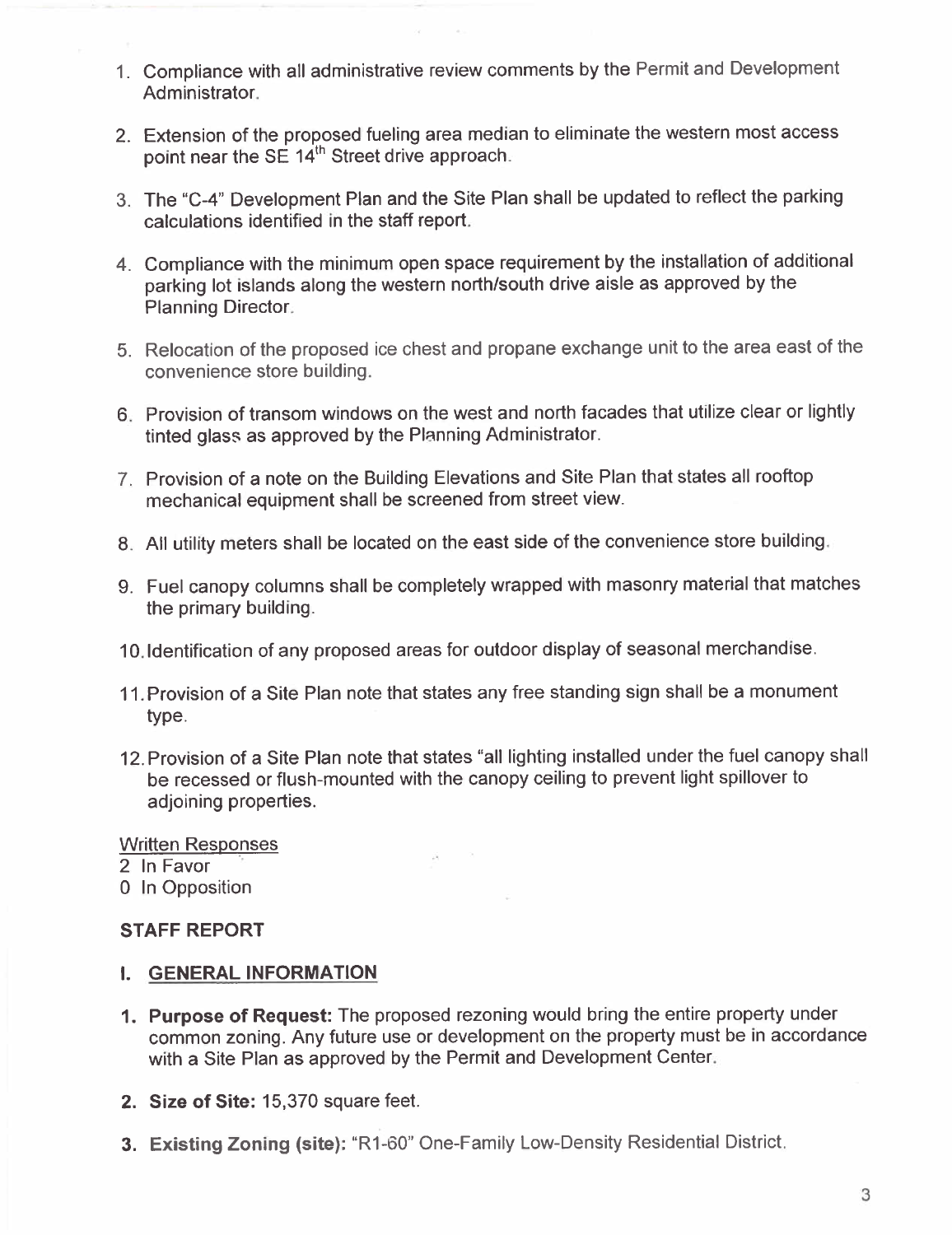4. Existing Land Use (site): The subject property contains a paved parking lot area that is within 10 feet of the adjoining residentially zoned property to the north and from the commercially zoned property to the east. It is setback five feet from the property line along Southwest 12<sup>th</sup> Street.

### 5. Adjacent Land Use and Zoning:

North  $-$  "R1-60", Uses are single-family dwellings.

South - "C-2", Uses are a commercial building on the subject parcel with office, retail, and repair shop uses and Ft. Des Moines Church of the Open Bible.

East - Limited "C-2", Uses is undeveloped private open space supporting a site for an AutoZone automotive parts retail store.

West - "R-2" and "R1-60", Uses are single-family dwellings.

- 6. General Neighborhood/Area Land Uses: The subject property is located behind a commercial building that sits along the Army Post Road major commercial corridor and a low-density residential neighborhood. It is within a transition area between the corridor and the low density residential neighborhood to the north.
- 7. Applicable Recognized Neighborhood(s): The subject property is within the Watrous South Neighborhood. This neighborhood was notified of the meeting by mailing of the Preliminary Agenda to all recognized neighborhoods on February 1, 2013. Additionally, separate notifications of the hearing for this specific item were mailed on February 1, 2013 (20 days prior) and February 11, 2013 (10 days prior to the scheduled hearing) to the Watrous South Neighborhood' Association and to the primary titleholder on file with the Polk County Assessor for each property within 250 feet of the site. A Final Agenda was mailed to the neighborhood associations on February 15, 2013.

All agendas and notices are mailed to the primary contact person designated to the City of Des Moines Neighborhood Development Division by the recognized neighborhood association. The Watrous Neighborhood Association mailings were sent to James Spiller, PO Box 35845, Des Moines, IA 50315.

The applicant is required to hold a neighborhood meeting. The public hearing on the rezoning was deferred from the February 21, 2013 and March 7, 2013 agendas so that this neighborhood meeting could be held on March 21, 2013. The appellant will provide a summary of this meeting at the hearing.

- 8. Relevant Zoning History: N/A.
- 9. 2020 Community Character Land Use Plan Designation: Low Density ResidentiaL.
- 10.Applicable Regulations: The Commission reviews all proposals to amend zoning regulations or zoning district boundaries within the City of Des Moines. Such amendments must be in conformance with the comprehensive plan for the City and designed to meet the criteria in §414.3 of the Iowa Code. The Commission may recommend that certain conditions be applied to the subject property if the property owner agrees in writing, prior to the City Council Hearing. The recommendation of the Commission will be forwarded to the City CounciL.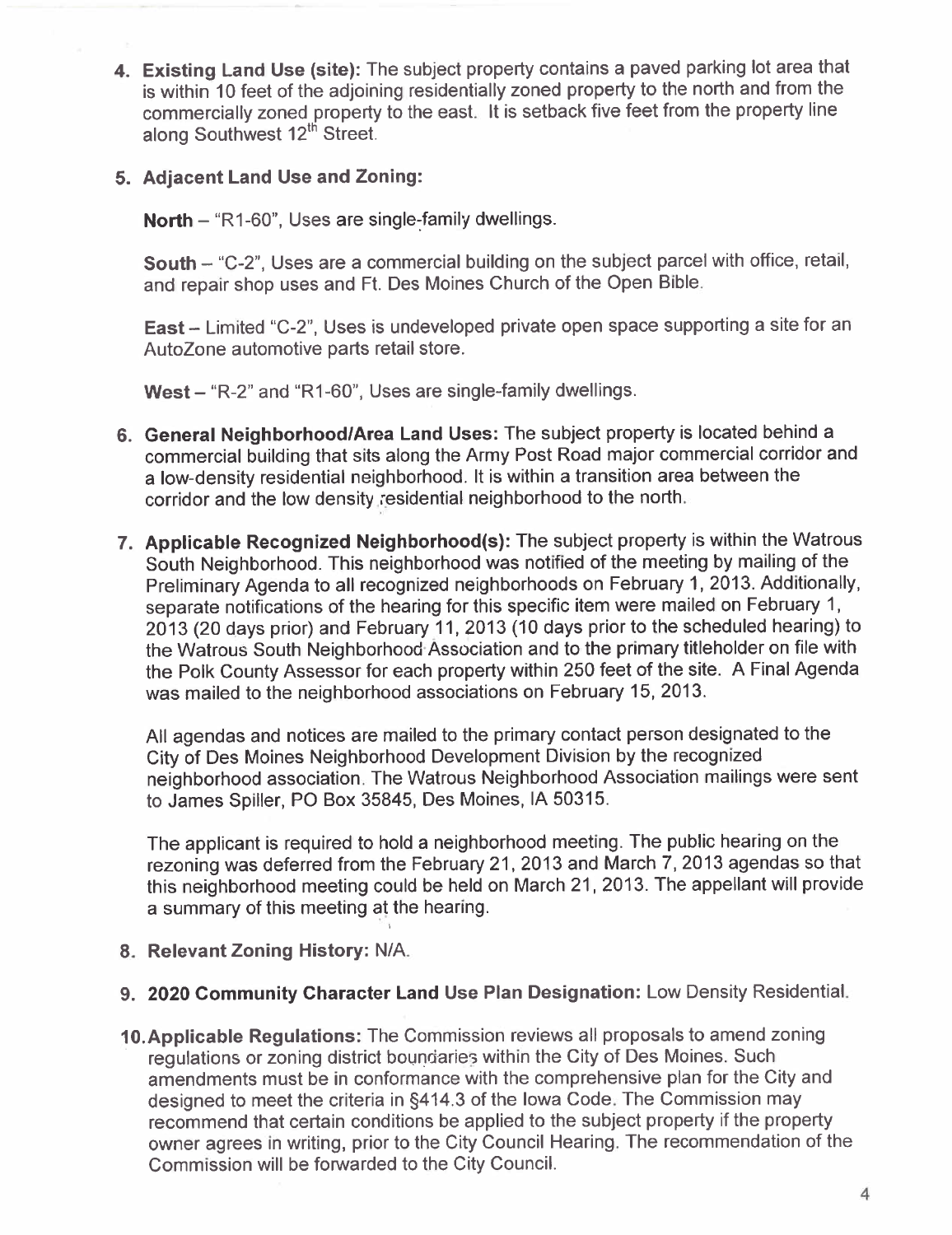# **II. ADDITIONAL APPLICABLE INFORMATION**

- 1. Site Plan Requirement: Any future development upon the subject property would be subject to City's site plan requirements with regards to stormwater, paving material, landscaping, screening, etc. There is an approved Site Plan on file with the City. It was originally approved on January 13, 1982 and then amended to extend the paved parking area to the north on June 17,1987. The Zoning Ordinance at that time allow for extension of paved parking areas up to 100 feet into adjoining residentially zoned property. The current approved site plan amendment has 10-foot paving setbacks from all residentially zoned properties with a six-foot screen fence. There were no minimum plant material requirements at the time of approvaL.
- 2. 2020 Community Character Plan: The proposed "C-2" District would not be consistent with the current Low Density Residential future land use designation. It would require amendment to a Commercial: Auto-Oriented, Small-Scale Strip Development land use designation, thè- same as the balance of the subject parcel along Army Post Road. The automotive parts store property to the east has a similar depth of property with Limited "C-2" zoning that allows only uses as permitted in the "R-2" District, as well as business and profession offices as permitted in the "C-2" District.

Staff believes the request to amend the existing future land use designation from Low Density Residential to Commercial: Auto-Oriented, Small-Scale Strip Development would be appropriate so long as permitted uses upon the property are limited to residential uses as permitted in the "R-2" District or commercial uses those as permitted in the "C-O" District, and accessory parking lots used for the temporary placement of operable motor vehicles as part of a permitted use in the adjoining "C-2". This would be similar with the limitations on property to the east

3. Landscaping/Screening: Given the close proximity of residential uses, any portion of property being rezoned should be brought into conformance with the City's current landscaping requirements. The City of Des Moines' Landscape Standards would require the following:

Perimeter Landscaping for 46 feet of frontage along Southwest 12<sup>th</sup> Street

- . 7-foot paving setback (must remove about 2 feet of paving)
- . Provide 1 overstory tree along SW 12th Street (1 per 50 lineal feet)
- . Provide 3 shrubs along SW 12th Street (3 per 50 lineal feet)

Bufferyard Landscaping Requirements for 398 lineal feet of property line

- . 1 O-foot wide paving setback (must remove 10 foot wide strip along west, north, and east)
- . Provide 8 overstory trees (2 per 100 lineal feet)
- . Provide 24 evergreen trees (6 per 100 lineal feet)
- 4. Zoning Enforcement: There is an active Zoning Enforcement case for the subject property initiated in 2010 that requires removing inoperable vehicles and portable accessory structures from the property and all vehicles parked within the 10-foot setbacks from adjoining residentially zoned property. The requested rezoning will not mitigate these violations.